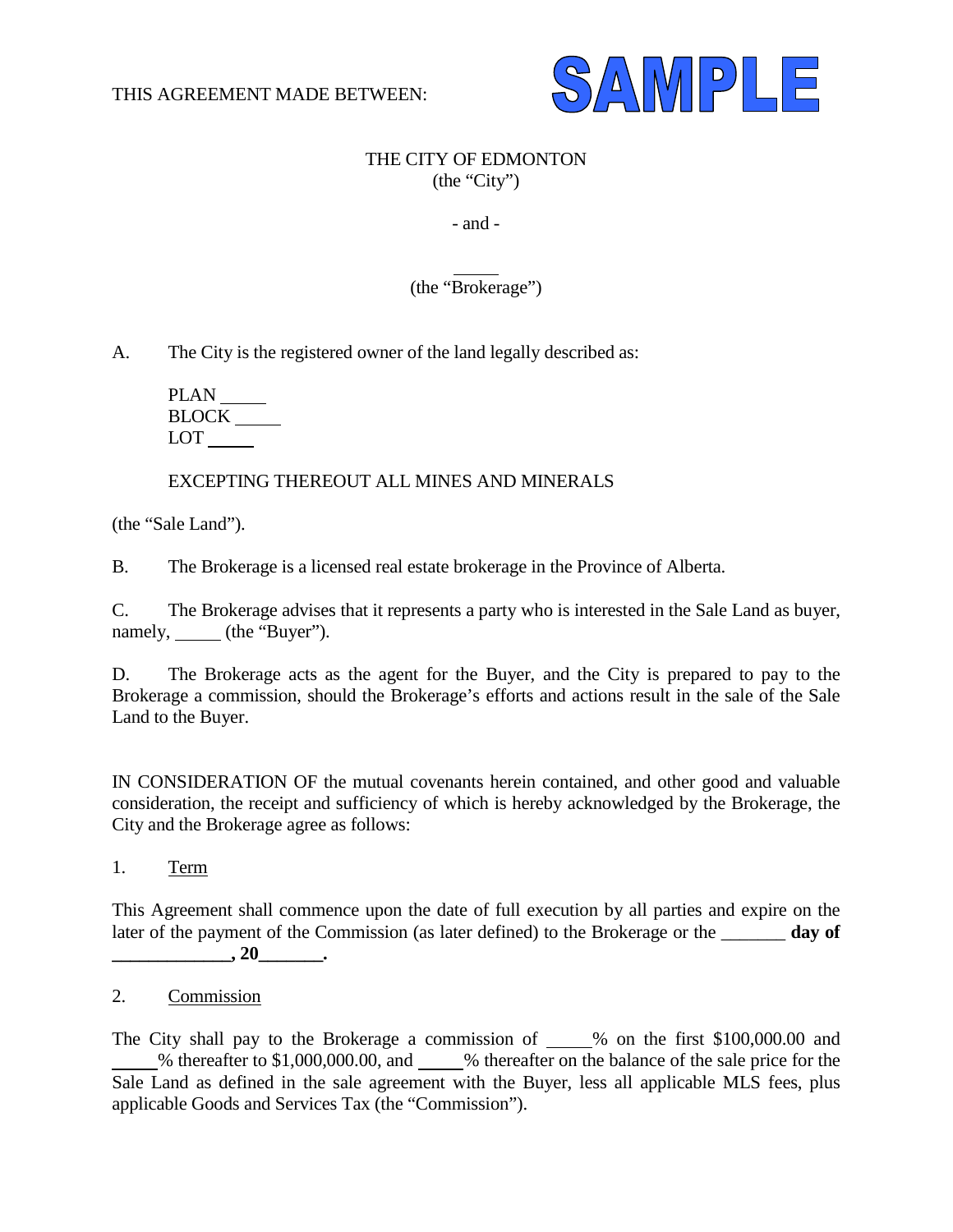

The Commission shall be paid by the City to the Brokerage (unless the Brokerage holds the deposit in which case section 3 of this Agreement shall apply) after receipt of an invoice from the Brokerage and then only after the full sale price has been paid unconditionally to the City by the Buyer and the title to the Sale Land has been transferred in accordance with the sale agreement between the City and the Buyer.

The Brokerage expressly agrees with the City that there is no other compensation payable by the City to the Brokerage with regard to the sale of the Sale Land, including, without limitation, any service or disbursement fees.

The Brokerage expressly agrees that the Commission is only payable for the completion of the transaction contemplated in the sale agreement with the Buyer, and that there shall be no commission or any other compensation whatsoever payable by the City to the Brokerage, including, without limitation:

- (a) for the sale of the Sale Land to a party other than the Buyer; or
- (b) if the Buyer should default, and the sale agreement with the Buyer is terminated as a result.

## 3. Where Deposit is Held by Brokerage

If the deposit for the sale of the Sale Land to the Buyer (the "Deposit") is held in trust by the Brokerage, then upon the completion of the sale of the Sale Land in accordance with the sale agreement with the Buyer, and upon receipt of written confirmation from the City of the amount of the Commission, the Brokerage may deduct the Commission and any applicable Goods and Services Tax from the Deposit and shall forthwith pay the balance of the Deposit to the City. If the sale of the Sale Land is terminated and the Buyer is to forfeit the Deposit in accordance with the sale agreement, the Brokerage shall pay the Deposit to the City upon the City's request.

#### 4. No Interest in Buyer

The Brokerage represents and warrants to the City that as of the date of this Agreement, the Brokerage has no legal, equitable or financial interest in the Buyer whatsoever, and without limiting the generality of the foregoing, as a shareholder or director.

#### 5. Compliance with Laws and Brokerage's Warranties

The Brokerage shall comply with all applicable laws, including, without limitation, the Real Estate Act (Alberta) as amended from time to time and any successor legislation, and warrants to the City that:

- (a) as of the date of the execution of this Agreement by the Brokerage, the Brokerage is party to a written service agreement with the Buyer; and
- (b) as of the date of the payment of the Commission, the Brokerage is duly licenced in accordance with all applicable laws.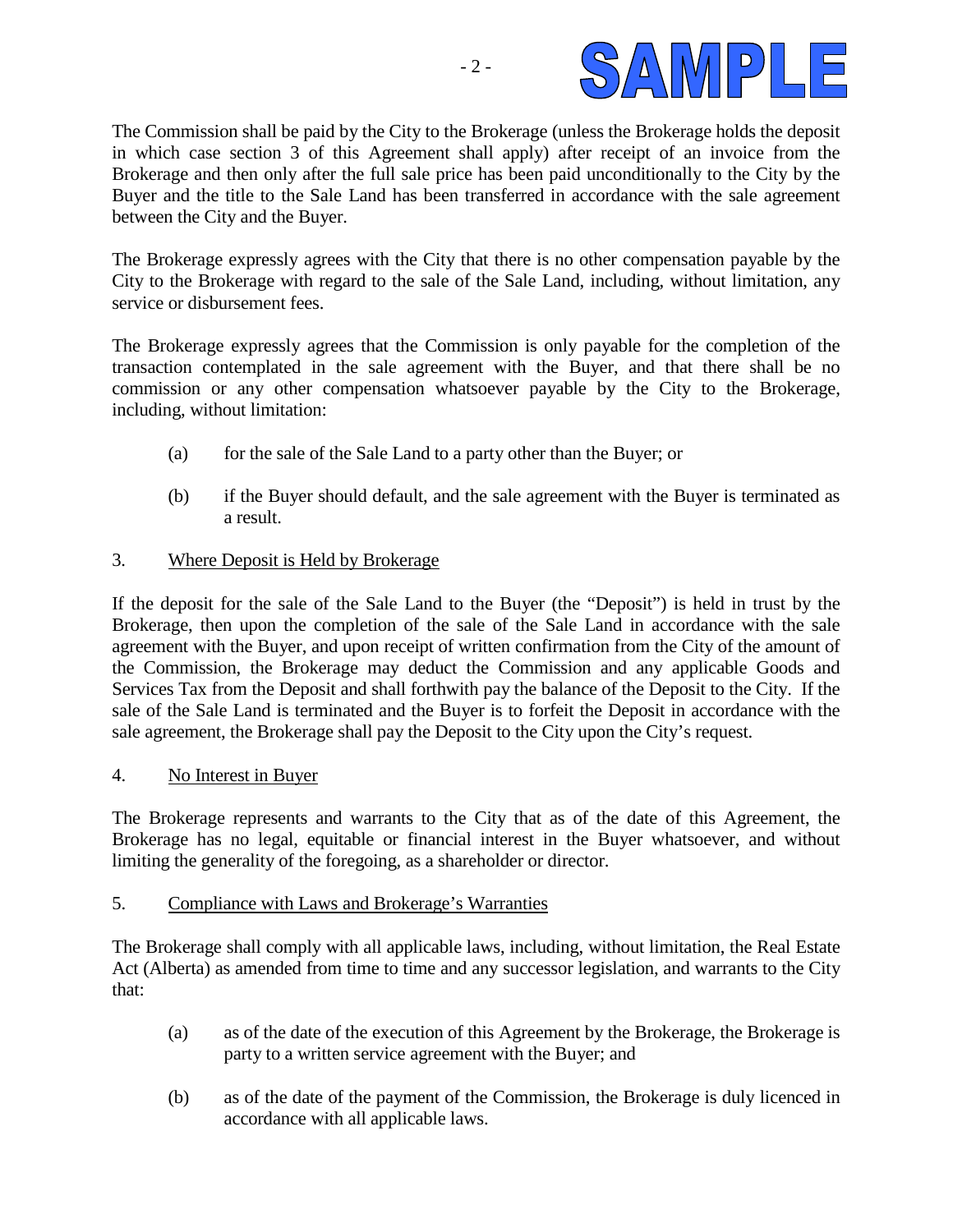

#### 6. Indemnification

The Brokerage shall indemnify the City from and against all loss, costs, and expenses which may be sustained or incurred by the City in consequence of the act or omission of the Brokerage, its employees or agents, in the performance by the Brokerage of the provisions of this Agreement.

## 7. Disputes

In the event of a dispute arising as to any matter with respect to this Agreement, such dispute shall be referred to the Executive Committee of the City whose decision shall be final and binding on the City and the Brokerage.

#### 8. Definitions

In reading and interpreting this Agreement:

- (a) the word "Brokerage" shall be read and interpreted as in the plural instead of the singular number if there is more than one party named, and in such case, the terms and conditions of this Agreement shall bind the parties individually as well as jointly;
- (b) the masculine gender shall include the feminine or a body corporate where in this Agreement, the context or the parties require;
- (c) the word "shall" is to be read and interpreted as mandatory and the word "may" is to be read and interpreted as permissive; and
- (d) the headings to the left of each paragraph are for reference only and are not to be considered part of this Agreement.

#### 9. Binding Agreement

The terms and conditions of this Agreement shall be binding upon the respective heirs, executors, administrators, successors and assigns of the City and the Brokerage.

10. Notice

All notices, demands, approvals, consents, agreements, offers, payments or requests provided for in this Agreement shall be in writing and shall be given by personal delivery or by facsimile transmission. Any notice, if delivered, shall be deemed to have been validly and effectively given and received on the date of delivery. Any notice, if sent by facsimile transmission, shall be deemed to have been validly and effectively given and received on the date of transmission.

The City's address and facsimile number are: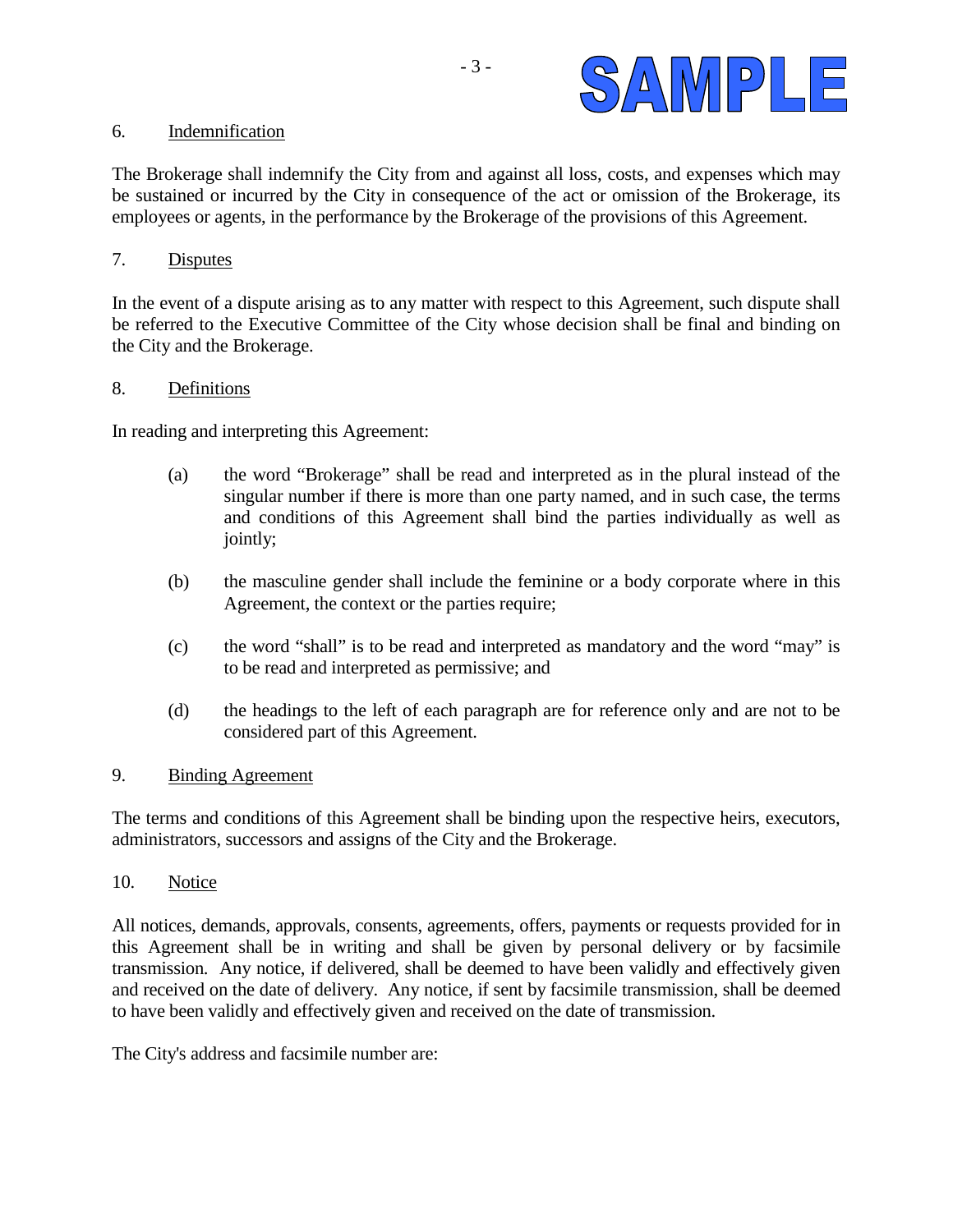

|                                                                                                        | $\mathsf{D}$                                                                                                                 |  |
|--------------------------------------------------------------------------------------------------------|------------------------------------------------------------------------------------------------------------------------------|--|
| Phone: (780) 496-6555<br>10th Floor, Edmonton Tower                                                    | $(780)$ 496-6577<br>Fax:                                                                                                     |  |
| Attention:                                                                                             |                                                                                                                              |  |
| The Brokerage's address and facsimile number are:                                                      |                                                                                                                              |  |
| Attention:                                                                                             | Phone: $\_\_$<br>Fax:                                                                                                        |  |
|                                                                                                        |                                                                                                                              |  |
| The City is a licensed Real Estate Brokerage in the Province of Alberta.                               |                                                                                                                              |  |
|                                                                                                        |                                                                                                                              |  |
| Per:                                                                                                   | (Seal)                                                                                                                       |  |
|                                                                                                        |                                                                                                                              |  |
| THE CITY has executed this Agreement as of the same of successive matter as $(20 \ldots, 20 \ldots)$ . |                                                                                                                              |  |
|                                                                                                        | THE CITY OF EDMONTON, as<br>Represented by the Director of                                                                   |  |
| <b>Sustainable Development</b>                                                                         |                                                                                                                              |  |
| AS TO CONTENT:<br>Per:                                                                                 | Bill Covey<br>(Seal)                                                                                                         |  |
|                                                                                                        | THE BROKERAGE has executed this Agreement as of the _____ of ___________________<br>Property Sales, Real Estate and Housing, |  |

M-317ma (Nov/16) COM: